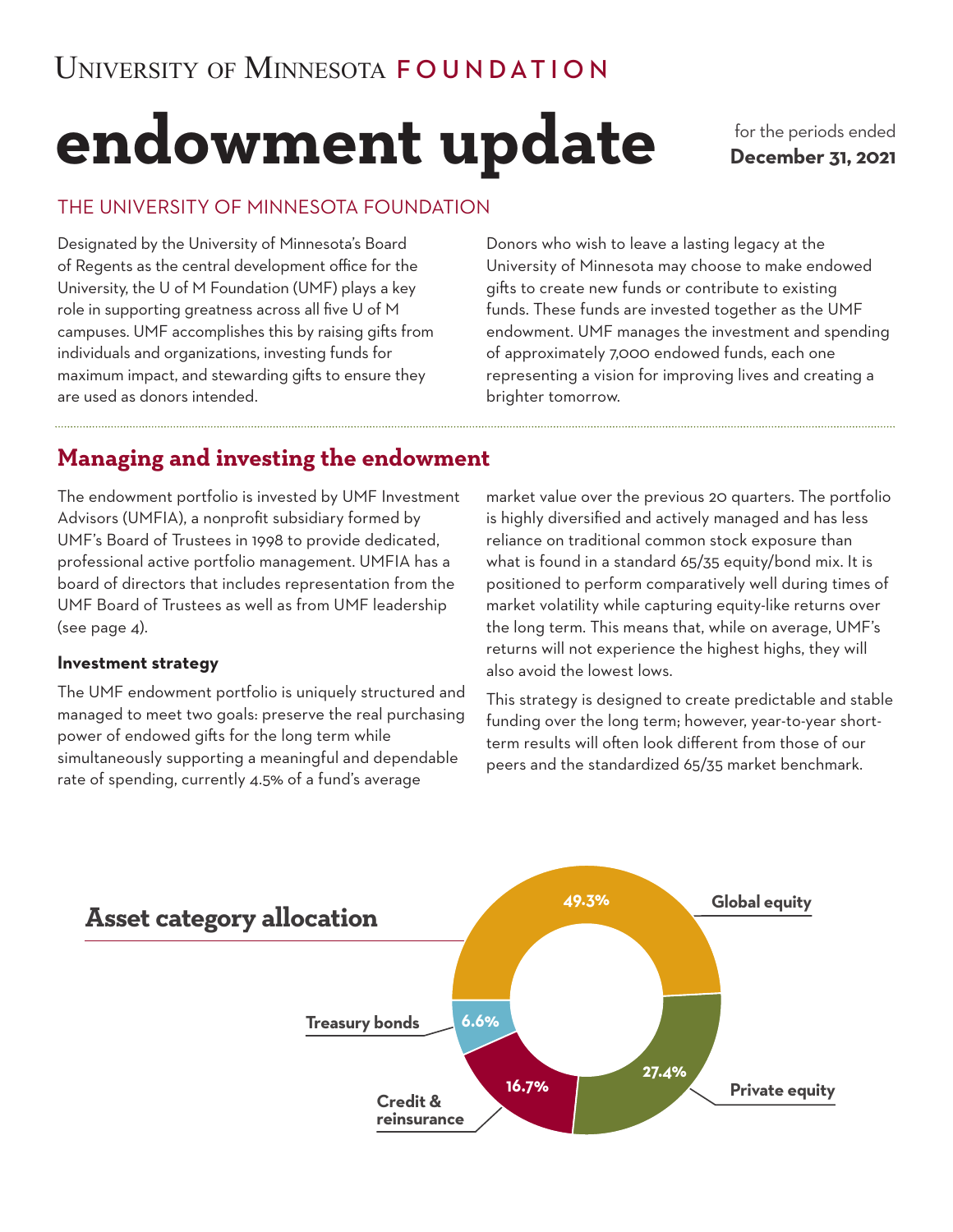## **How has the UMF endowment performed over the long term?**

The UMF endowment has performed well over the long term, making it possible for funds to provide predictable and stable funding to support their designated programs. The chart below shows the growth of \$1 invested in the endowment in 1990 compared with the Foundation's investment goal and a 65/35 market benchmark. Since the inception of UMFIA, our portfolio return has exceeded market benchmark returns by +2.7% annually, with less downside risk.



# **Investment results**

*For the periods ended December 31. Total value of UMF endowment: \$3.5 billion.*

| Year                                            | <b>Actual</b> | Goal        | <b>Policy</b> | 65/35<br>Benchmark <sup>1</sup> Benchmark <sup>2</sup> |
|-------------------------------------------------|---------------|-------------|---------------|--------------------------------------------------------|
| 1-Year                                          |               | 15.6% 12.4% | 17.9%         | 10.6%                                                  |
| 5-Year                                          | 13.3% 8.1%    |             | 10.6%         | 10.8%                                                  |
| 10-Year                                         | 10.8%         | 7.2%        | 9.2%          | 8.8%                                                   |
| <b>Since</b><br>$\mathop{\mathsf{inception^3}}$ | 8.7%          | 8.0%        | 7.4%          | 6.0%                                                   |

1 **The policy benchmark** helps measure how well UMFIA is implementing its investment policy. Its components and asset class weightings are based on the portfolio's asset allocation policy.

<sup>2</sup>**The 65/35 market benchmark** is a weighted blend of stock and bond indices (65% equities and 35% bonds).

<sup>3</sup>**January 1999**.

The investment goal is to achieve an annualized return of 5% in excess of inflation in order to cover the 4.5% spending rate as well as administrative fees. For the oneyear period ended December 31, 2021, the endowment pool returned +15.6%. This performance exceeded the one-year market benchmark return of +10.6%, due primarily to strong performance by UMFIA's public equity investments.

## **Administrative fees**

The UMF Board of Trustees establishes fee policies with the objective of keeping fees low to reflect a strong commitment to administrative efficiency. The annual fee on permanent and quasi-endowment funds is 0.9% and 1.5% of the fund's market value, respectively. These fee rates have not increased since 2008.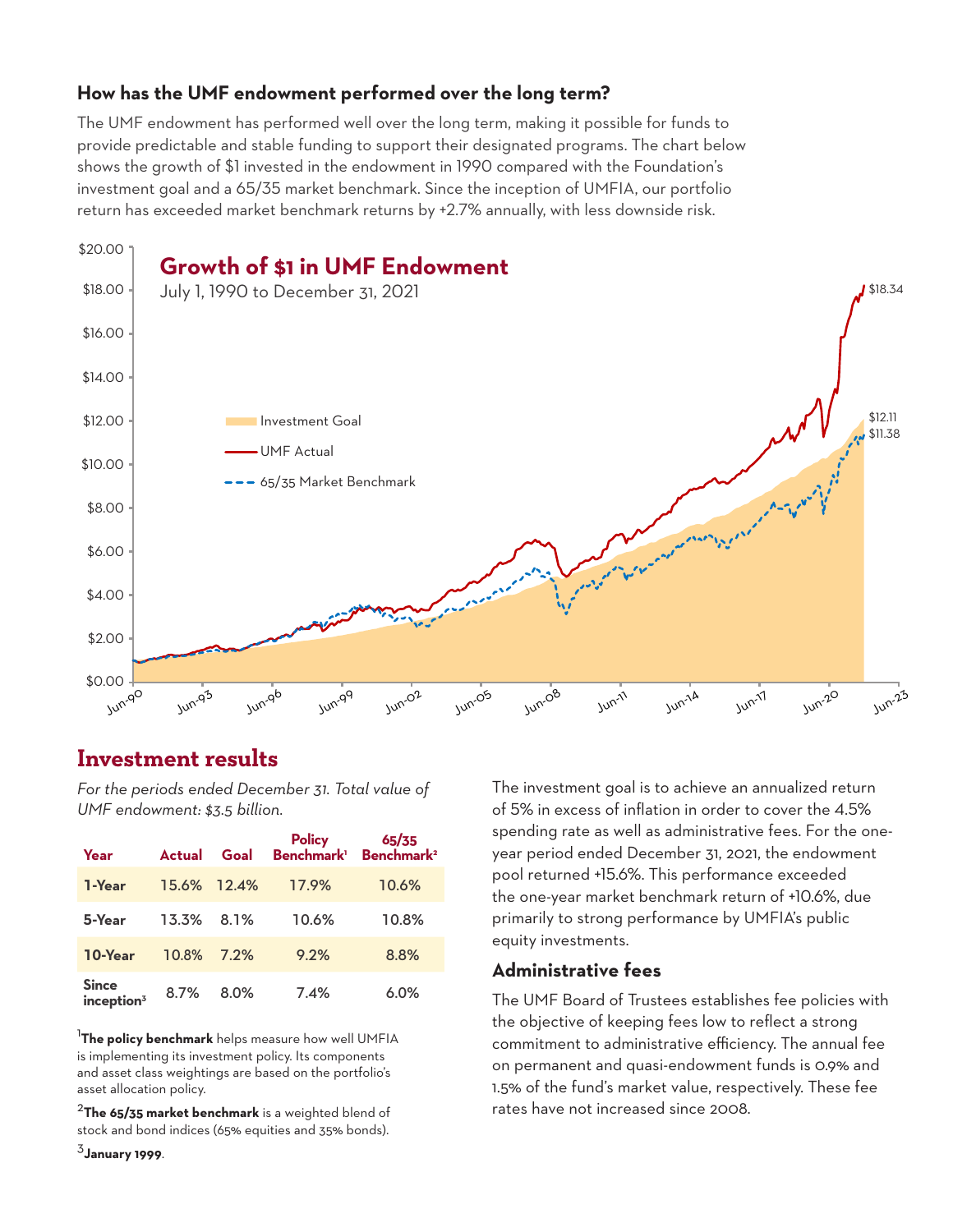# **UMF performance compared to our peer group**

The chart at right illustrates UMF's performance relative to our peer group: college and university endowments with assets greater than \$1 billion.

UMF's long-term investment strategy will frequently generate one-year returns that will be in the outer quartiles—either high or low—of the distribution of peer returns. More meaningful comparisons are found over the three- to five-year periods, when this variation declines.

# **Performance vs. peer group**

*As of June 30, 2021. Please note that the investment results shown on the preceding page are as of December 31 and will differ from the values reflected here.* 



# **Spending the endowment**

## **What is the endowment spending policy?**

The foundation's endowment spending policy determines the amount that an endowed fund can make available for spending each year.

The UMF Board of Trustees establishes the spending policy, which is designed to provide stable and predictable funding for designated programs in perpetuity.

The current policy is to distribute 4.5% of an endowed fund's trailing average market value over the previous 20 quarters (5 years) for spending each year; using a trailing average helps smooth any effects of short-term market fluctuations. Quasi-endowment funds allow spending of up to 20% of the fund's value annually.

**Behind every** 

- **endowment gift is**
- **someone like you who**
- **is driven by a belief in**
- **a brighter tomorrow.**

**Thank you for your partnership!**